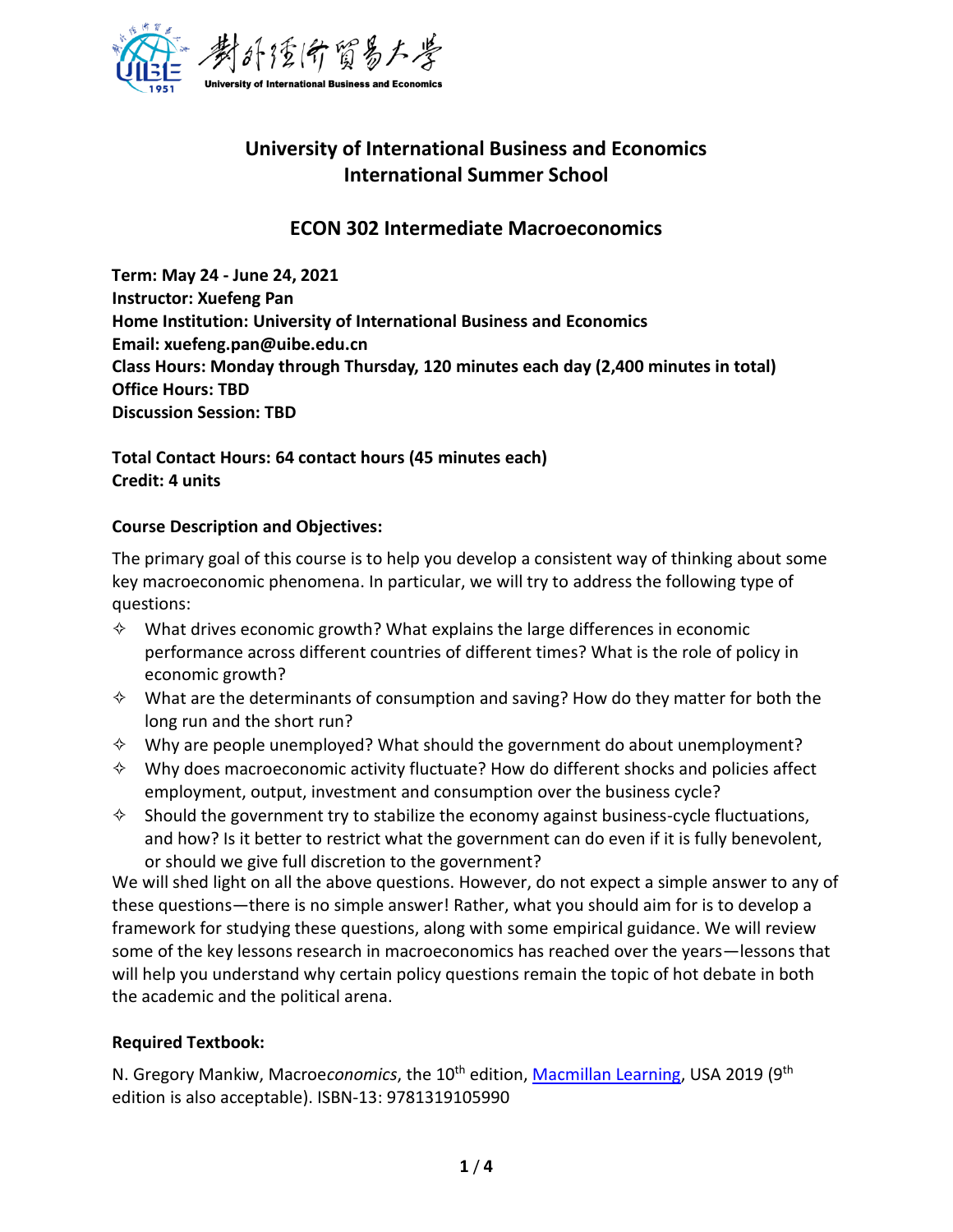

#### **Teaching Approach of the Course:**

- $\diamond$  Stress the basic principles of economics
- $\Leftrightarrow$  Avoid nonessential material
- $\Leftrightarrow$  Explain difficult concepts patiently
- $\diamond$  Use concrete examples

#### **Assignments, Quizzes and Exam:**

Your final class grade will be determined based on your performances on the weekly assignments, the weekly quizzes and the final exam, with the following weights:

- $\diamond$  Assignments 20%, there is a total of five weekly assignments, with 4% on each.
- $\diamond$  Quizzes 40%, there is a total of four quizzes that will take place sequentially on every Thursday except June 24, and each quiz comes with a 10%.
- $\diamond$  Final Exam 40%, scheduled on June 24, cumulative and covers all chapters.

*Assignments*: an assignment will be posted on every Monday and you are supposed to submit it before or on the specified due date. The purpose of the assignment is to keep you updated about key concepts introduced in the lecture during the week and also to prepare you for the quiz of that week. Your work on the assignments will be reviewed and will be rewarded with generous grading as long as serious efforts are shown.

*Quizzes*: there will be a weekly quiz on every Thursday except June 24. The quiz itself functions as the first session of the lecture on Thursday and after everyone finishes the quiz, I will walk you through the solution at the second session of the lecture. The questions in the quiz may look similar to those in the assignment of the week.

*Final exam*: firmly scheduled on June 24 and covers all chapters of the class. Questions in both the assignments and the quizzes will be reflected in the final exam, though not exactly in the same form. Similar to the assignments and quizzes, the final exam will include three sections: Multiple Choice, Short-Answer and Calculation Questions.

#### **Grading Scale:**

Assignments and examinations will be graded according to the following grade scale:

|           | 90-100    |    | 72-74    |
|-----------|-----------|----|----------|
| А-        | 85-89     |    | 68-71    |
| B+        | 82-84     | -- | 64-67    |
|           | 78-81     |    | 60-63    |
| <b>B-</b> | $75 - 77$ |    | below 60 |

#### **Grading Policies:**

 $\diamond$  No make-up exam is given.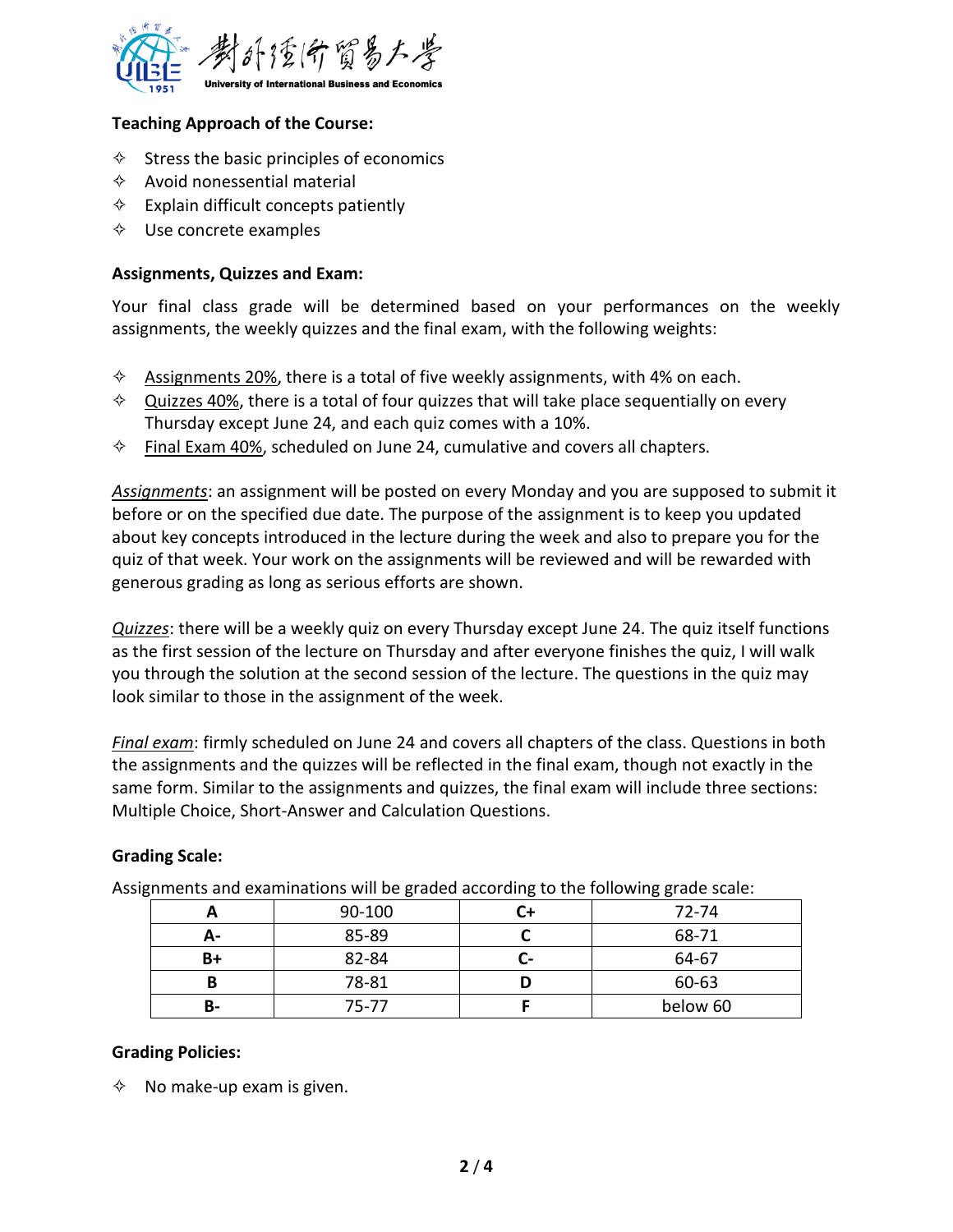

- $\diamond$  No late homework submission and no make-up homework.
- $\diamond$  No make-up quizzes. The weight of any quiz that you miss will go to your final exam.

#### **Ground Rules:**

- $\diamond$  Work seriously on the assignments and submit them on time.
- $\diamond$  Attend all quizzes and the final exam on specified dates and time.
- $\diamond$  Commit no acts or attempts of cheating on any assignment, quiz and the exam.
- $\diamond$  Comply with all academic rules of UIBE and those of your home university.

#### **Course Outline: (Chapters refer to the Mankiw textbook)**

Part I: Introduction

Day 1, Monday: Chapter 1. The Science of Macroeconomics Day 1, Monday: Chapter 2. The Data of Macroeconomics

#### Part II: Classical Theory: The Economy in the Long Run

Day 1, Monday: Chapter 3. National Income: Where It Comes from and Where It Goes Day 2, Tuesday: Chapter 4. The Monetary System: What It Is and How It Works Day 2, Tuesday: Chapter 5. Inflation: Its Causes, Effects, and Social Costs Day 3, Wednesday: Chapter 6. The Open Economy Day 3, Wednesday: Chapter 7. Unemployment and the Labor Market *Day 4, Thursday: Quiz 1 and go-over, covering Chapters 1-7*

Part III: Growth Theory: The Economy in the Very Long Run

Day 5, Monday: Chapter 8 Part 1. Economic Growth I: Capital Accumulation and Population Growth Day 6, Tuesday: Chapter 8 Part 2. Economic Growth I: Capital Accumulation and Population Growth Day 7, Wednesday: Chapter 9. Economic Growth II: Technology, Empirics, and Policy *Day 8, Thursday: Quiz 2 and go-over, covering Chapters 8-9*

Part IV: Business Cycle Theory: The Economy in the Short Run

Day 9, Monday: Chapter 10. Introduction to Economic Fluctuations Day 9, Monday: Chapter 11. Aggregate Demand I: Building the IS-LM Model Day 10, Tuesday: Chapter 12. Aggregate Demand II: Applying the IS-LM Model Day 11, Wednesday: Chapter 13. Open Economy Revisited: The Mundell-Fleming Model and the Exchange-Rate Regime Day 11, Wednesday: Chapter 14. Aggregate Supply and the Short-run Tradeoff Between Inflation and Unemployment *Day 12, Thursday: Quiz 3 and go-over, covering Chapters 10-14*

Part V: Topics in Macroeconomic Theory